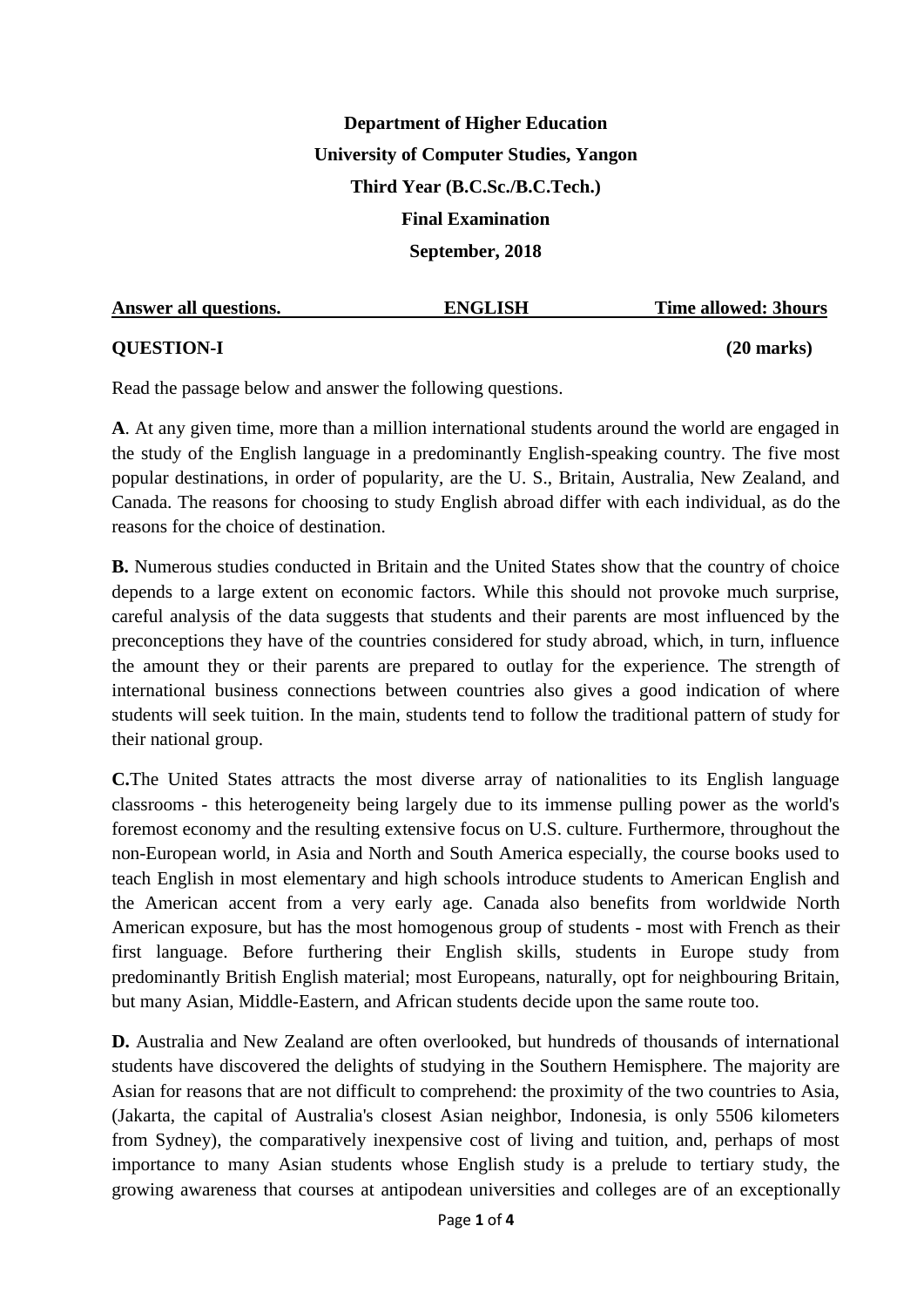high standard. In addition, revised entry procedures for overseas students have made it possible for an increasing number to attend classes to improve their English for alternative reasons.

**E.** Australia and New Zealand have roughly the same mix of students in their language classrooms, but not all students of English who choose these countries are from Asia. The emerging global consciousness of the late twentieth century has meant that students from as far as Sweden and Brazil are choosing to combine a taste for exotic travel with the study of English 'down under' and in 'the land of the long white cloud'. But even the Asian economic downturn in the 1990s has not significantly altered the demographic composition of the majority of English language classrooms within the region.

**F.** Nor have the economic problems in Asia caused appreciable drops in full-time college and university attendances by Asian students in these two countries. This is partly because there has always been a greater demand for enrolment at Australian and New Zealand tertiary institutions than places available to overseas students. In addition, the economic squeeze seems to have had a compensatory effect. It has clearly caused a reduction in the number of students from affected countries who are financially able to study overseas. However, there has been a slight but noticeable shift towards Australia and New Zealand by less wealthy Asian students who might otherwise have chosen the United States for English study.

**G.**The U.S. and Britain will always be the first choice of most students wishing to study the English language abroad, and it is too early to tell whether this trend will continue. However, economic considerations undoubtedly wield great influence upon Asian and non-Asian students alike. If student expectations can be met in less traditional study destinations, and as the world continues to shrink, future international students of English will be advantaged because the choice of viable study destinations will be wider.

### *Questions 1-6*

Choose the correct heading for paragraphs **A-G** from the list of headings below.

### **List of Headings**

- i. Heterogeneity in the language classroom
- ii. Enrollment demand in Australia & New Zealand.
- iii. Reasons for the choice of destination
- iv. The attractions of studying in the antipodes
- v. Conclusion
- vi. Additional student sources
- vii. Student destinations

### **Example:** Paragraph **A** vii

1. Paragraph **B**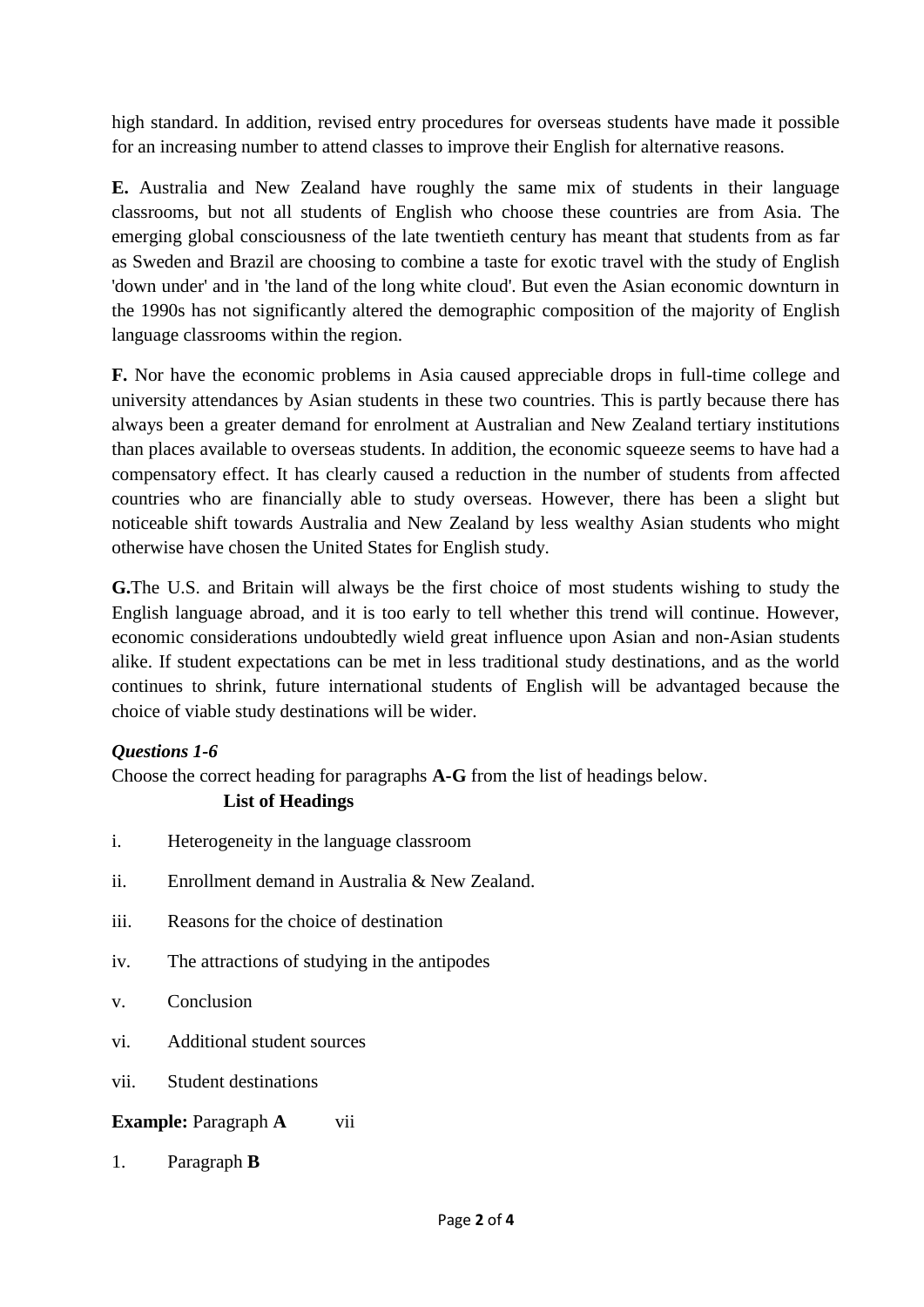- 2. Paragraph **C**
- 3. Paragraph **D**
- 4. Paragraph **E**
- 5. Paragraph **F**
- 6. Paragraph **G**

## *Questions 7-10*

Do the following statements agree with the information given in Reading Passage.

**TRUE** if the statement agrees with the information

**FALSE** if the statement contradicts the information

**NOT GIVEN** if there is no information on this

- 7. Study destination choices are mostly influenced by proximity to home.
- 8. Students who wish to study business will probably study English overseas.
- 9. Students of the same nationality usually make similar study choices.

10. English language classrooms in the U.S. have the widest range of student nationalities. **QUESTION II (20 marks)**

**A.** Fill in the gaps with words from the box.

| both | each | every | my    | neither |
|------|------|-------|-------|---------|
| none | this | that  | their | those   |

My home town is smaller than London, but there are some similarities. -----(1)------ of the two cities is famous for its architecture. For example, ------(2)------- Kaula Lumpur and London have tall, modern buildings, set amongst older historical buildings. Although both cities have rivers running through them, ----(3)------ city is by the sea, which is a shame, as I think some of the most beautiful cities in the world by the sea.

-----(4)------ major city in the world has one thing in common-being large and busy-and ----(5)--- is true of both London and Kuala Lumpur. In fact, some people don't like my city because it is so noisy and busy, but -----(6)---- is one reason why I love it.

A lot of city markets take place in the day-time, but in ----(7)---- home city they don't open until it's dark! Malaysians tend to buy all their groceries at the night markets. In London, people tend to use supermarkets for ----(8)---- food shopping.

It is always hot in Kuala Lumpur, but London can get very cold. That's probably why you get outdoor restaurants all over Kuala Lumpur all year round whereas in London there are almost ---- (9)---- in the winter. In some restaurants in Kuala Lumpur, you can go to the kitchen and point at the food and say, "I'll have one of ----(10)----, please! You can't do that in London.

**B.** Complete the following sentences " **a**, **an**, or **the**". In some cases, no articles are nee

1. If you are really hungry, you can eat …………… apple.

2. She went on to become …………… successful playback singer.

- 3. ……………. library on the corner has an amazing collection of story books.
- 4. I don't speak ………… Hindi very well, but I can make myself understood.
- 5. She is ……………. prettiest girl I have ever seen.
- 6. "Where is ………….. cheese?" " I ate it."
- 7. Move ………….. books off that chair and sit down.